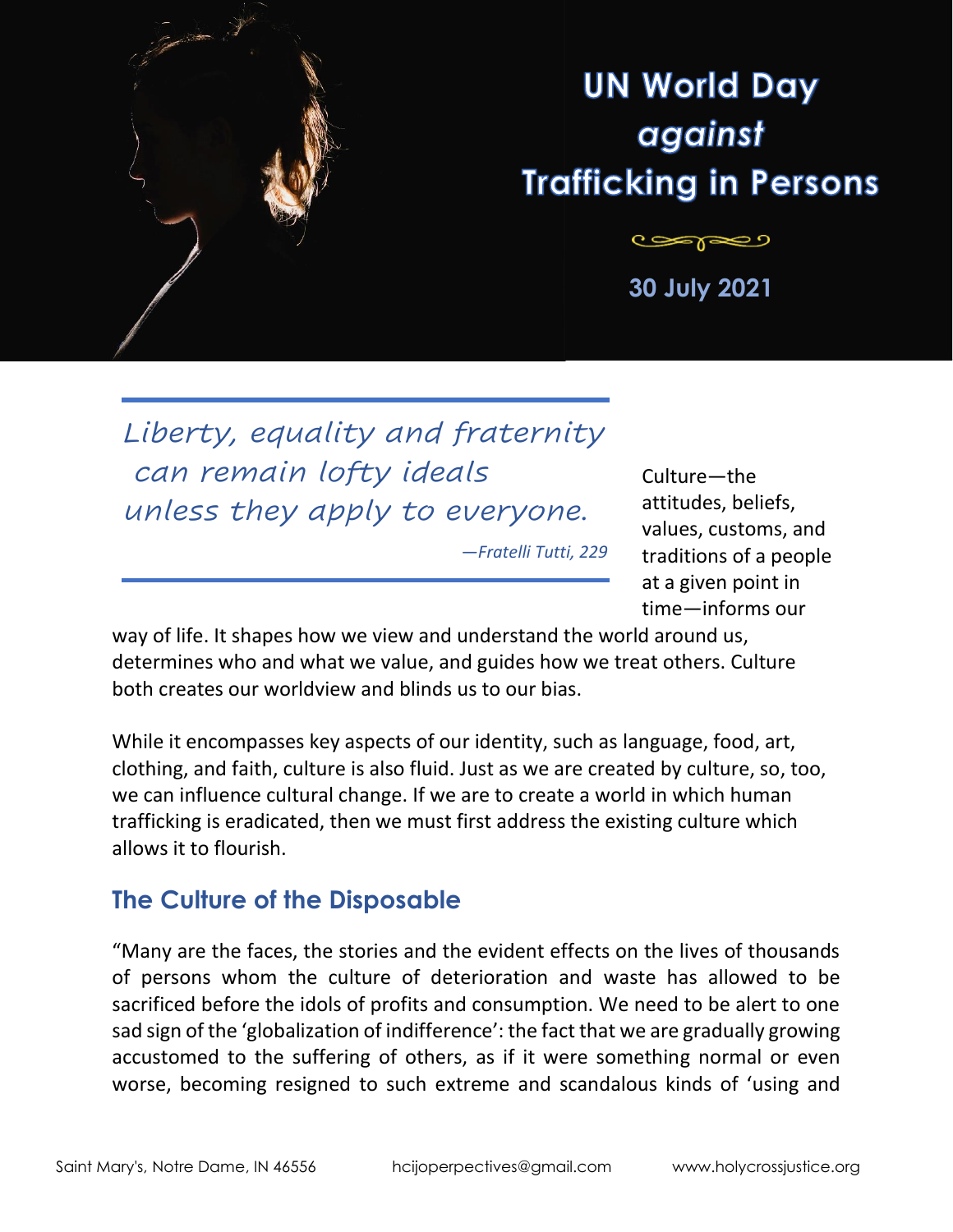discarding' and social exclusion as new forms of slavery, human trafficking, forced labor, prostitution and trafficking in organs."<sup>1</sup> "[T] his is 'scrap culture,' the culture of the disposable."<sup>2</sup>

"Globalized society frequently looks the other way with the pretense of innocence. Under the guise of what is politically correct or ideologically fashionable, one looks at those who suffer without touching them. But they are televised live; they are talked about in euphemisms and with apparent tolerance, but nothing is done systematically to heal the social wounds or to confront the structures that leave so many brothers and sisters by the wayside."<sup>3</sup>

"The culture of comfort, which makes us think only of ourselves, makes us insensitive to the cries of other people, makes us live in soap bubbles which, however lovely, are insubstantial; they offer a fleeting and empty illusion which results in indifference to others.... We have become used to the suffering of others." 4

# **For reflection**

- What connections do you see between a "culture of deterioration and waste" and social exclusion in global society or in your own cultural reality?
- How might our attitudes and actions inadvertently contribute to social exclusion? What relationships do you see between social exclusion and human trafficking?
- What strategies have you discovered to counter numbness or indifference to suffering?
- In your imagination, picture yourself meeting a victim of human trafficking. What does this person look like? How do you approach him/her? How do the two of you interact? What stories does he/she tell? What emotions are present? What is your response to this person before you?

As you reflect on this interaction, to what extent have your responses to such questions been influenced by images of trafficking victims in your culture?

<sup>&</sup>lt;sup>1</sup> Pope Francis. [Address to the United Nations Office,](http://w2.vatican.va/content/francesco/en/speeches/2015/november/documents/papa-francesco_20151126_kenya-unon.html) Nairobi, Kenya, 26 November 2015.

<sup>2</sup> Pope Francis. [General Audience,](https://w2.vatican.va/content/francesco/en/audiences/2013/documents/papa-francesco_20130605_udienza-generale.html) 5 June 2013.

<sup>&</sup>lt;sup>3</sup> Pope Francis. [Message to Participants in the U.S. Regional Meetings of Popular Movements,](http://popularmovements.org/wp-content/uploads/2017/02/POPE-FRANCIS-MESSAGE-TO-USWMPM.pdf) 16-19 February 2017.

<sup>&</sup>lt;sup>4</sup> Pope Francis. [Homily during the visit to Lampedusa, Italy,](https://w2.vatican.va/content/francesco/en/homilies/2013/documents/papa-francesco_20130708_omelia-lampedusa.html) 8 July 2013.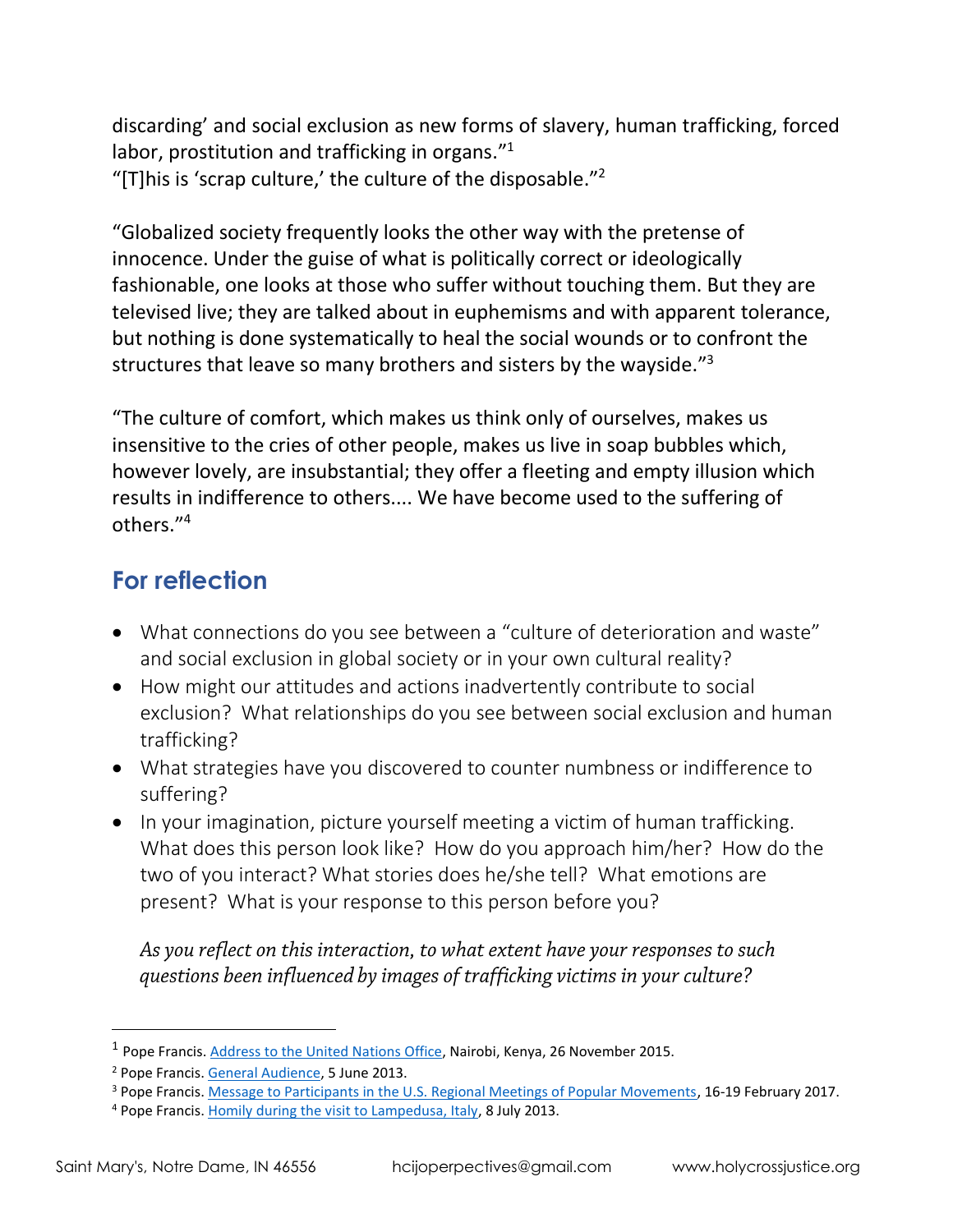## **Toward a Culture of Encounter**

Pope Francis tells us that, in stepping out of ourselves, we must be ready for an encounter, that "with our faith we must create a 'culture of encounter,' a culture of friendship, a culture in which we find brothers and sisters".<sup>5</sup>

"[W]e truly encounter another when 'I am wounded by the brilliance of his being, when I am touched by his action.' "<sup>6</sup>

"We are accustomed to a culture of indifference and we must strive and ask for the grace to create a culture of encounter, of a fruitful encounter, of an encounter that restores to each person his or her own dignity as a child of God, the dignity of a living person."<sup>7</sup>

For Pope Francis, the term "encounter" describes a rich and multifaceted concept, ranging from profound, dynamic, interpersonal interactions to societal structures and relationships that draw people together, and respect and embody the dignity, beauty and mystery of all whom they touch.

Pope Francis regards the creation of a global culture that fosters such deep, reverential interpersonal meetings, respect for human dignity, and societal right relationships as central to the Church's mission as well as a goal for all of human society. His culture of encounter is the antidote to the poisonous culture of objectification and commodification, selfishness and greed, and indifference and disregard that underlies and enables evils like human trafficking and other forms of violence.

# **For reflection**

- What concrete actions can we take together to foster a "culture of encounter" in our diverse realities?
- To what actions will I personally commit?

*Changing the Church and the World*. New York, NY: The Crossroad Publishing Company, p 21.

<sup>5</sup> Pope Francis. Address on the Vigil of Pentecost with the Ecclesial Movements, Saint Peter's Square, 18 May 2013. <sup>6</sup> Romano Guardini, quoted in Diego Fares, S.J. 2015. *The Heart of Pope Francis: How a New Culture of Encounter is* 

<sup>7</sup> Pope Francis. Homily at Santa Marta, 13 September 2016. Quoted in "[Pope Francis at Mass: Overcome](http://en.radiovaticana.va/news/2016/09/13/pope_overcome_indifference,_build_a_culture_of_encounter/1257732)  [indifference, build a culture of encounter](http://en.radiovaticana.va/news/2016/09/13/pope_overcome_indifference,_build_a_culture_of_encounter/1257732)," *Vatican Radio.*